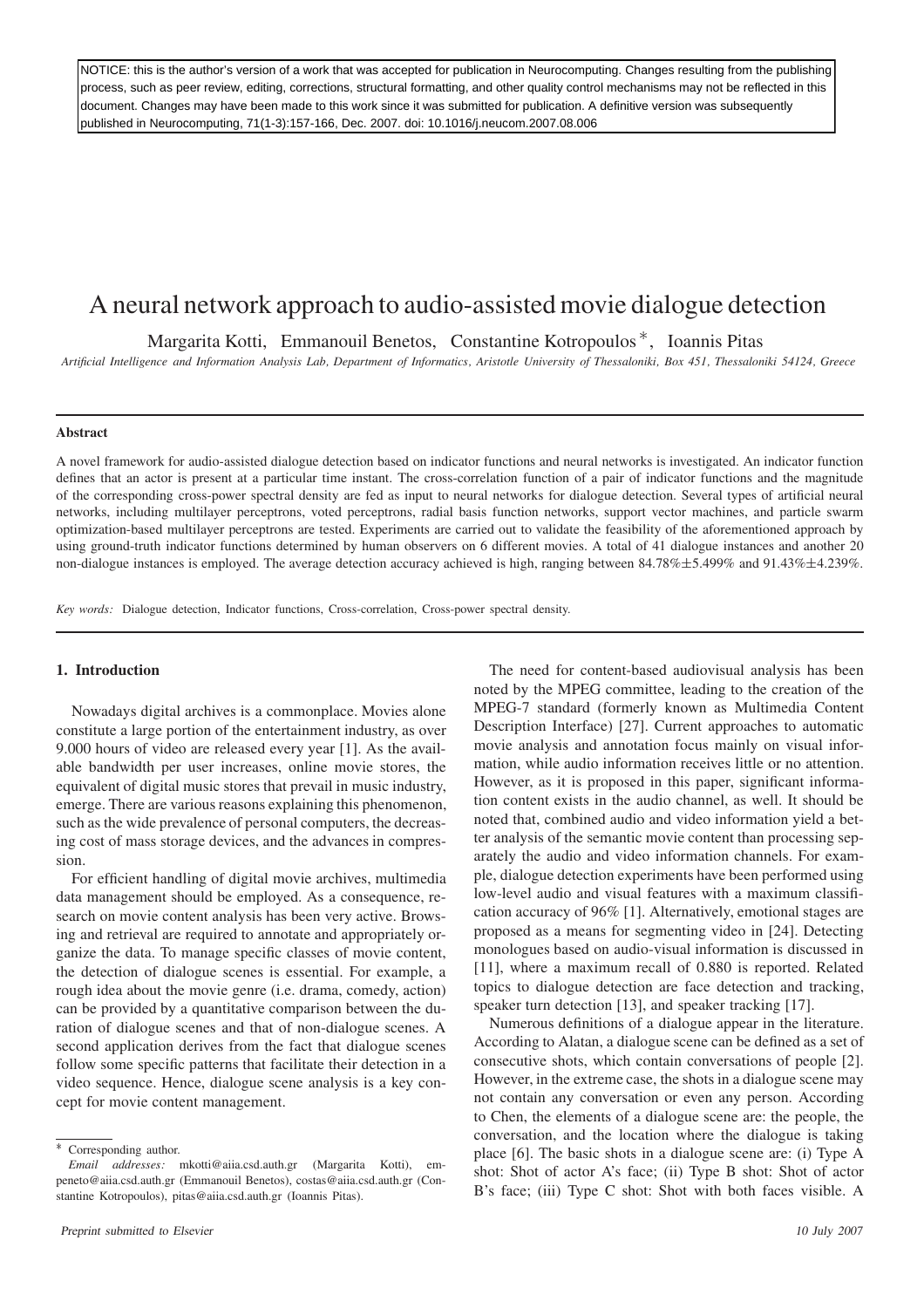similar classification of audio recordings can be made with respect to speakers' utterances, as well. Recognizable dialogue acts, according to semantic content, are [15]: (i) Statements, (ii) Questions, (iii) Backchannels, (iv) Incomplete utterances, (v) Agreements, (vi) Appreciations. Movie dialogue detection follows specific rules, since movie making is a kind of art and it has its own grammar [3]. Lehane states that dialogue detection is feasible, since there is usually an A-B-A-B structure of camera angles in a 2-person dialogue [16]. However, this is not the only case, since the person who speaks at any given time is not always the one displayed. For example, shots of other participants' reactions are frequently inserted. In addition, the shot of the speaker may not include his face, but the back view of his head. Various shots may be inserted in the dialogue scene, such as other persons or objects. Evidently, these shots add to the complexity of the dialogue detection problem, due to their nondeterministic nature.

In this paper, a novel framework for *audio-assisted* dialogue detection based on *indicator functions* is proposed. In practice, indicator functions can be obtained by speaker turn detection followed by speaker clustering. However, in this work we are interested in setting up the detection framework in the *ideal* situation, where the indicator functions are *error-free*. To achieve this, human observers extracted the ground-truth indicator functions. The cross-correlation values of a pair of indicator functions and the magnitude of the corresponding crosspower spectral density are fed as input to neural networks for dialogue detection. Experiments are carried out using the audio scenes extracted from 6 different movies enlisted in Table 1. In total, 27 dialogue and 12 non-dialogue scenes are employed where dialogues last from 20 sec to 90 sec. The aforementioned dialogue scenes are used to model the empirical distribution of actor utterance duration. After examining several distributions, it is found that the Inverse Gaussian fits best the empirical distribution of actor utterance duration. The expected value of the actor utterance duration is found to be 5 sec. A time window of 25 sec is employed, to ensure that 4 actor changes are taken into account on average. A total of 41 dialogue instances and another 20 non-dialogue instances are extracted. Several types of neural networks are tested for dialogue detection, namely multilayer perceptrons, voted perceptrons, radial basis function networks, and support vector machines. Meta-classifiers like AdaBoost and MultiBoost are also employed, in order to enhance the performance of the aforementioned artificial neural networks. It is demonstrated that, a high dialogue detection accuracy is achieved, ranging between  $84.78\% \pm 5.499\%$  and 91.43% $\pm$ 4.239% with a mean  $F_1$  measure of 0.906.

The remainder of the paper is as follows. In Section 2, the notion of indicator function is introduced in the framework of dialogue detection. In addition, the cross-correlation and the cross-power spectral density are described as features for dialogue detection. The dataset created, as well as its modeling is discussed in Section 3. Figures of merit are defined in Section 4. In Section 5, experimental results are described. Finally, conclusions are drawn in Section 6.

## **2. Audio Dialogue Detection**

# 2.1. *Indicator functions*

Indicator functions are frequently employed in statistical signal processing. They are closely related to zero-one random variables, used in the computation of expected values, in order to derive the probabilities of events [19]. In maximum entropy probability estimation, indicator functions are used to insert constraints. The aforementioned constraints, quantify facts stemming from training data that constitute the knowledge about the experiment. An example of indicator function usage, is language modeling [12]. The analysis of the DNA sequences utilizes indicator functions as well [5].

Let us suppose that we know exactly when a particular actor (i.e. speaker) appears in an audio recording of  $N$  samples, where  $N$  is the product of the audio recording duration multiplied by the sampling frequency. Such information can be quantified by the indicator function of say actor  $A, I_A(n)$ , defined as:

$$
I_A(n) = \begin{cases} 1, & \text{actor } A \text{ is present at sample } n \\ 0, & \text{otherwise.} \end{cases}
$$

 $(1)$ 

At least two actors should be present in a dialogue. We shall confine ourselves to 2-person dialogues, without loss of generality. If the first actor is denoted by  $A$  and the second by  $B$ , their corresponding indicator functions are  $I_A(n)$  and  $I_B(n)$ , respectively. For a dialogue scene, a characteristic plot of indicator functions can be seen in Figure 1.



Fig. 1. Indicator functions of two actors in a dialogue scene.

There are several alternatives to describe a dialogue scene. In every-day 2-actor dialogues, the first actor rarely stops at *n* and the second actor starts at  $n + 1$ . There might be audio frames corresponding to both actors. In addition, short periods of silence should be tolerated. Frequently, the audio background might contain music or environmental noise that should not prevent dialogue detection. In this paper, optimal, error-free (i.e. ground-truth) indicator functions are employed. In Figure 2, a typical example of a non-dialogue (i.e. a monologue)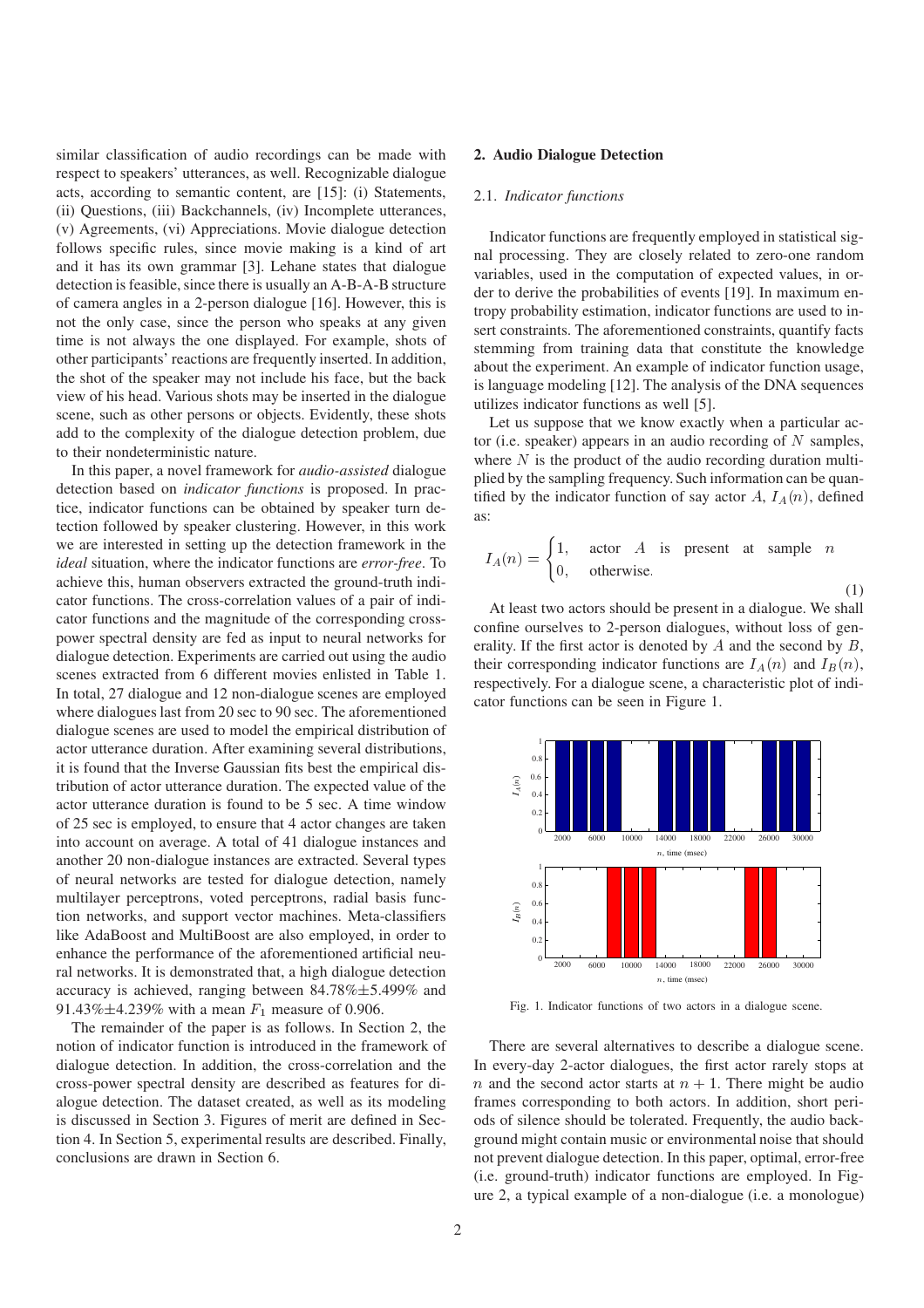

Fig. 2. Indicator functions of two actors in a non-dialogue scene (i.e. monologue).

is depicted, where  $I_B(n)$  corresponds to short exclamations of the second actor.

### 2.2. *Cross-correlation and cross-power spectral density*

A common measure of similarity between two signals is their cross-correlation [22]. The cross-correlation is commonly used to find a linear relationship between the two signals. The crosscorrelation of a pair of indicator functions is defined by:

$$
c_{AB}(d) = \begin{cases} \frac{1}{N} \sum_{n=1}^{N-d} I_A(n+d) I_B(n), \\ \text{when } 0 \le d \le N-1 \\ c_{BA}(-d), \\ \text{when } -(N-1) \le d \le 0 \end{cases}
$$
 (2)

where  $d$  is the time-lag. Significantly large values of the crosscorrelation function, indicate the presence of a dialogue. For a dialogue scene, a typical cross-correlation function is depicted in Figure 3.



Fig. 3. Cross-correlation of the indicator functions of two actors in a dialogue.

Another useful notion to be exploited for dialogue detection is the discrete-time Fourier transform of the cross-correlation,



Fig. 4. Magnitude of the cross-power spectral density for two actors in a dialogue.

i.e. the cross-power spectral density [22]. The cross-power spectral density is defined as:

$$
\phi_{AB}(f) = \sum_{d=-(N-1)}^{N-1} c_{AB}(d) \exp(-j2\pi f d)
$$
 (3)

where  $f \in [-0.5, 0.5]$  is the frequency in cycles per sampling interval. For negative frequencies,  $\phi_{AB}(-f) = \phi_{AB}^*(f)$ , where  $*$  denotes complex conjugation. In audio processing experiments, the magnitude of the cross-power spectral density is commonly employed. When there is a dialogue, the area under  $|\phi_{AB}(f)|$  is considerably large, whereas it admits a rather small value for a non-dialogue. Figure 4 shows the magnitude of the cross-power spectral density derived from the same audio stream, whose cross-correlation is depicted in Figure 3.

In preliminary experiments on dialogue detection, two values were only used, namely the value admitted by cross-correlation at zero lag  $c_{AB}(0)$  and the cross-spectrum energy in the frequency band [0.065, 0.25] [14]. Both values were compared against properly set thresholds, derived by training, in order to detect dialogues. The interpretation of  $c_{AB}(0)$  is straightforward, since it is the product of the two indicator functions. The greater the value of  $c_{AB}(0)$  is, the longer time the two actors speak simultaneously. In this paper, we avoid dealing with scalar values, derived from the cross-correlation and the corresponding cross-power spectral density. A more generic approach is adopted, that considers the cross-correlation sequence evaluated on properly chosen time-windows, as is described in Section 3.2, as well as the magnitude of its Discrete Fourier Transform, i.e. the uniform frequency sampling of the crosspower spectral density.

## **3. Dataset**

# 3.1. *Data description*

A dataset is created by extracting audio scenes from 6 movies, as indicated in Table 1. There are multiple reasons explaining justifying the choice of these movies. First of all, they are considered to be quite popular and accordingly, they are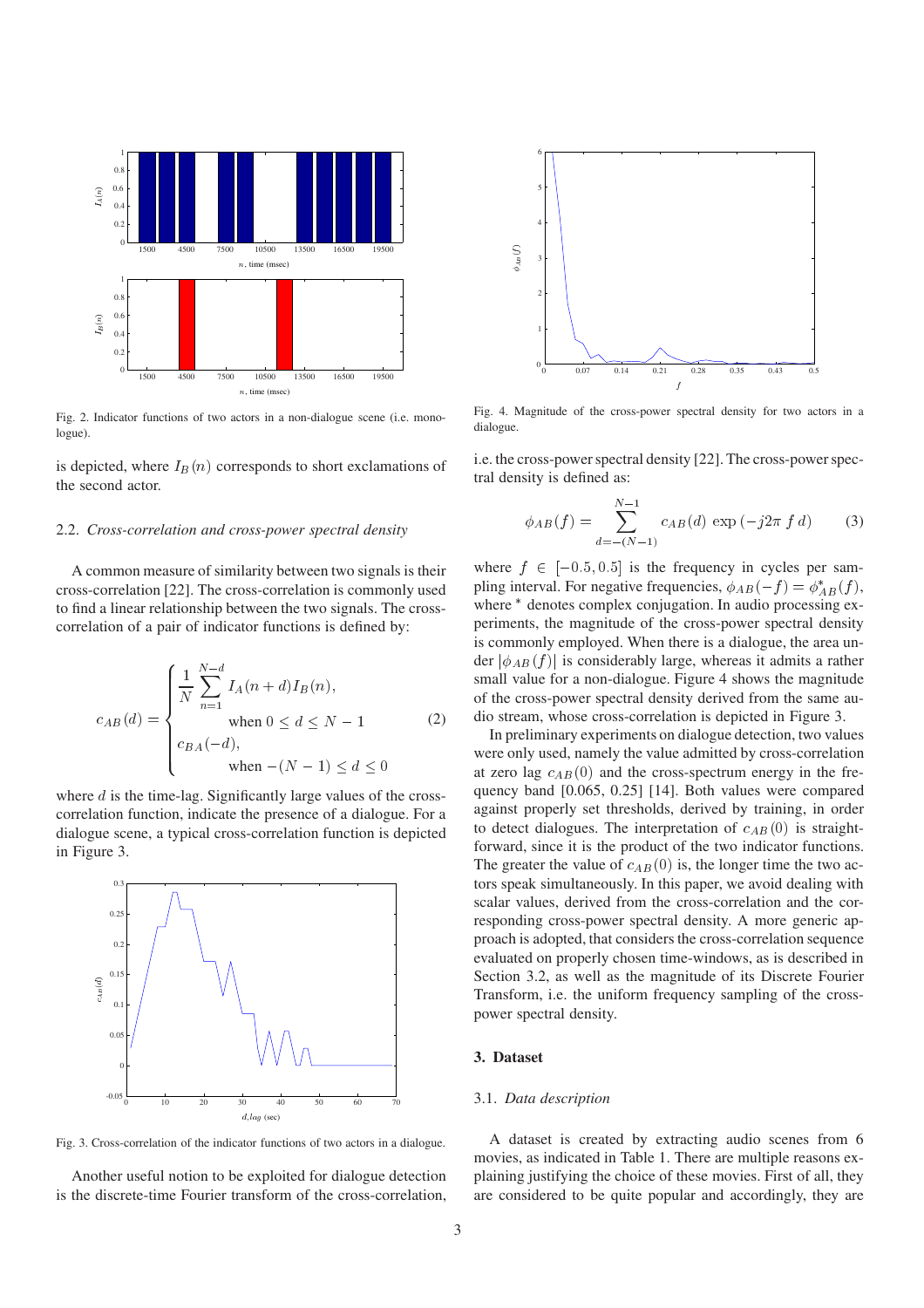easily accessible. Secondly, they cover a wide area of movie genres. For example, Analyze That is a comedy, Platoon is an action, and Cold Mountain is a drama. Finally, they have already been widely used in movie analysis experiments. In total, 39 scenes are extracted from the aforementioned movies. To the best of the authors' knowledge, this is the largest movie set used in audio-assisted dialogue detection research. As can be seen in Table 1, 27 out of the 39 scenes correspond to dialogue scenes, while the remaining 12 do not contain any dialogue.

Table 1

The 6 movies used to create the dataset

| Movie name          | <b>Dialogue</b> | Non-dialogue                | <b>Total</b> |
|---------------------|-----------------|-----------------------------|--------------|
|                     | scenes          | scenes                      | scenes       |
| Analyze That        | 4               | 2                           | 6            |
| Cold Mountain       | 5               |                             | 6            |
| Jackie Brown        | 3               | $\mathcal{D}$               | 5            |
| Lord of the Rings I | 5               | $\mathcal{D}_{\mathcal{A}}$ |              |
| Platoon             | 4               | $\Omega$                    | 4            |
| Secret Window       | 6               | 5                           | 11           |
| <b>Total</b>        | 27              | 12                          | 39           |

The audio track of these scenes is digitized in PCM, at a sampling rate of 48 kHz and each sample is quantized in 16 bit two-channel. The total duration of the 39 scenes is 32 min and 10 sec. The dialogue scenes have a total duration of 25 min and 9 sec, while the total duration of non-dialogues is 7 min and 1 sec. Examples of non-dialogue scenes include monologues, music soundtrack, songs, street noise, or instances where the first actor is talking and the second one is just making exclamations.

To fix the number of inputs in the neural networks under study, a running time-window of 25 sec duration is applied to each audio scene. The particular choice of time window duration is justified in Section 3.2. After applying the 25 sec window to the 39 audio scenes, 61 instances are extracted. 41 out of the 61 instances correspond to dialogue instances and the remaining 20 to non-dialogue ones. For a 25 sec window and a sampling frequency of 1 Hz, 2 25-1=49 samples of  $c_{AB}(d)$  and another 49 samples of  $|\phi_{AB}(f)|$  are computed. The aforementioned 98 samples, plus the label, stating whether the instance is a dialogue or not, are fed as input to the artificial neural networks described in Section 5.

## 3.2. *Modeling the dataset*

Using the 27 dialogue scenes described in Section 3.1, an effort is made to model the actor utterance duration. The just mentioned duration can be computed as the difference between two successive actor change points. Such a modeling is advantageous, because it enables the use of an informative timewindow in the analysis of audio scenes, which contains an adequate number of speaker turn points.

In this context, several distributions are tested for modeling the duration of actor utterances, namely Birnbaum-Saunders, Exponential, Extreme value, Gamma, Inverse Gaussian, Loglogistic, Logistic, Lognormal, Nakagami, Normal, Rayleigh, Rician, t-location scale, and Weibull. All the aforementioned distributions are parameterized by location and scale parameters  $\mu$  and  $\sigma$ . To estimate these parameters, maximum likelihood estimation (MLE) is employed. It is worth mentioning that both the log-likelihood and the Kolmogorov-Smirnov criteria yield the Inverse Gaussian as the best fit.

An illustration of the best fit for the aforementioned distributions to the distribution of actor utterances can be depicted in the form of a probability-probability plot (P-P plot). P-P plots are graphical methods to evaluate the goodness-of-fit of the empirical data x to a theoretical distribution. Let  $q_i = \frac{i}{n+1}$  be the uniform quantiles,  $x_{(i)}$  be the order statistics of the empirical data, and  $F()$  be the cumulative density function. The P-P plot is given by the pairs  $(q_i, F(\frac{x(i)-\mu}{\sigma}))$ . A strong deviation of the P-P plot from the main diagonal in the unit square indicates that the considered model is incorrect [21]. In Figures 5-6, one can see the P-P plots for the aforementioned distributions. The P-P plots for the best and worst model assumptions are shown in Figure 7.



Fig. 5. The P-P plots for distributions Birnbaum-Saunders, Exponential, Extreme value, Gamma, Inverse Gaussian, Log-logistic, and Logistic.

The expected value of the utterance duration has been found equal to 5 sec. This means that actor changes are expected to occur, on average, every 5 sec. We consider that 4 actor changes should occur within the time-window employed in our analysis. Accordingly, an A-B-A-B-A structure is assumed. Similar assumptions were also invoked in [16,26]. As a result, an appropriate time-window should have a duration of  $5 \times (4 +$  $1) = 25$  sec.

# **4. Figures of Merit**

The most commonly used figures of merit for dialogue detection are described in this Section, in order to enable a comparable performance assessment with other similar works. Let us call the correctly classified dialogue instances  $hits_d$  and the correctly classified non-dialogue instances  $hits_{nd}$ . Then,  $misses$  are the dialogue instances that are not classified correctly and  $false$  alarms are the non-dialogue instances classi-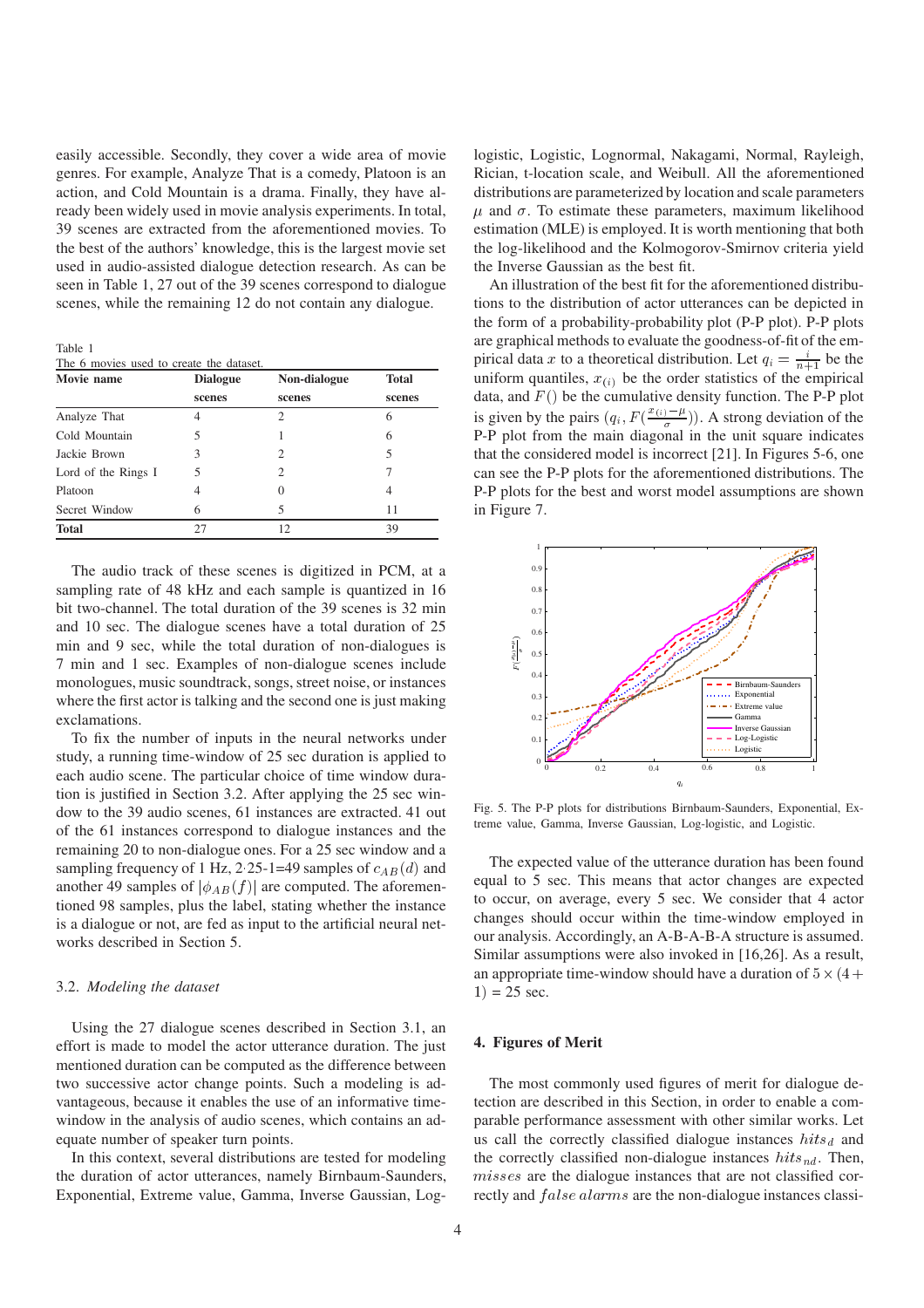

Fig. 6. The P-P plots for distributions Lognormal, Nakagami, Normal, Rayleigh, Rician, t-location scale, and Weibull.



Fig. 7. The P-P plots for the Inverse Gaussian (i.e. the best fit) and the Extreme value (i.e. the worst fit).

fied as dialogue ones. Obviously, the total number of dialogue instances is equal to the sum of  $hits_d$  plus  $misses$ .

Two triplets of figures of merit are employed. The first includes the percentage of correctly classified instances, the percentage of the incorrectly classified instances, and its respective root. The percentage of correctly classified instances (CCI) is defined as:

$$
CCI = \frac{hits_d + hits_{nd}}{hits_d + hits_{nd} + misses + false \; alarms} \cdot 100\%.
$$
\n(4)

The percentage of incorrectly found instances (ICI) is given by:

$$
ICI = \frac{misses + false \; alarms}{hits_d + hits_{nd} + misses + false \; alarms} \cdot 100\%.
$$
\n(5)

The root mean squared error  $(RMSE)$  has also been utilized. For the 2-class classification problem, it is defined as:

$$
RMSE = \sqrt{ICI}.
$$
 (6)

Precision ( $PRC$ ), recall ( $RCL$ ), and  $F_1$  measure is another commonly used triplet. For the dialogue instances, they are defined as:

$$
PRC = \frac{hits_d}{hits_d + false\; alarms} \tag{7}
$$

$$
RCL = \frac{hits_d}{hits_d + misses}.
$$
 (8)

 $F_1$  measure admits a value between 0 and 1. It is defined as:

$$
F_1 = \frac{2 \, PRC \, RCL}{PRC + RCL}.\tag{9}
$$

The higher its value is, the better performance is obtained.

## **5. Experimental Results using Artificial Neural Networks**

Several types of artificial neural networks (ANNs) have been employed for audio-assisted movie dialogue detection. Their performance is evaluated in Sections 5.1-5.7. The experiments are conducted in two distinct stages. In the first stage, simple ANNs have been trained, using as input the cross-correlation and the magnitude of the cross-power spectral density of indicator function pairs. For each feature vector used in training, the class label (dialogue or non-dialogue) is also supplied. The following ANNs are tested: multilayer perceptrons, voted perceptrons, radial-basis function networks, and support vector machines. In the second stage, meta-classifiers, such as the AdaBoost and the MultiBoost algorithms are used, aiming at improving the performance of the aforementioned simple classifiers. The experiments are performed using 7-fold cross validation. For comparative reasons, two commonly used splits between training and test sets are utilized: the 70%/30% and 50%/50% ratios.

## 5.1. *Perceptrons*

Two variants of the perceptron networks are discussed. The first variant is the multilayer perceptron (MLP) and the second one is the voted perceptron (VP). The latter is a perceptron operating in a higher dimensional space using kernel functions.

MLPs are feed-forward networks, consisting of multiple layers of computational units. In this particular case, there are three layers: the input layer consisting of 98 input nodes (i.e. 49 for  $c_{AB}(d)$  and another 49 for  $|\phi_{AB}(f)|$ ), the hidden layer, and the output layer. The learning technique is the back-propagation algorithm. The sigmoid function is utilized as an activation function, the learning rate is equal to 0.3, and the momentum equals 0.2. In general, MLPs tend to overfit the training data, especially when limited training samples are available. In addition, there are problems with computation speed and convergence. The optimization problem using the back-propagation algorithm can be solved with reduced computational cost, by utilizing the fast artificial neural network library (FANN) [18]. 7-fold dialogue detection results using MLPs with 70%/30% and 50%/50% training/test set splits are enlisted in Table 2.

In VP, the algorithm takes advantage of data that are linearly separable with large margins [8]. VP also utilizes the leave-oneout method. For the marginal case of one epoch, VP is equivalent to MLP. The main expectation underlying VP, is that data are more likely to be linearly separable into higher dimension spaces. VP is easy to implement and also saves computation time. Dialogue detection results using 7-fold cross-validation with the two splits, are enlisted in Table 3.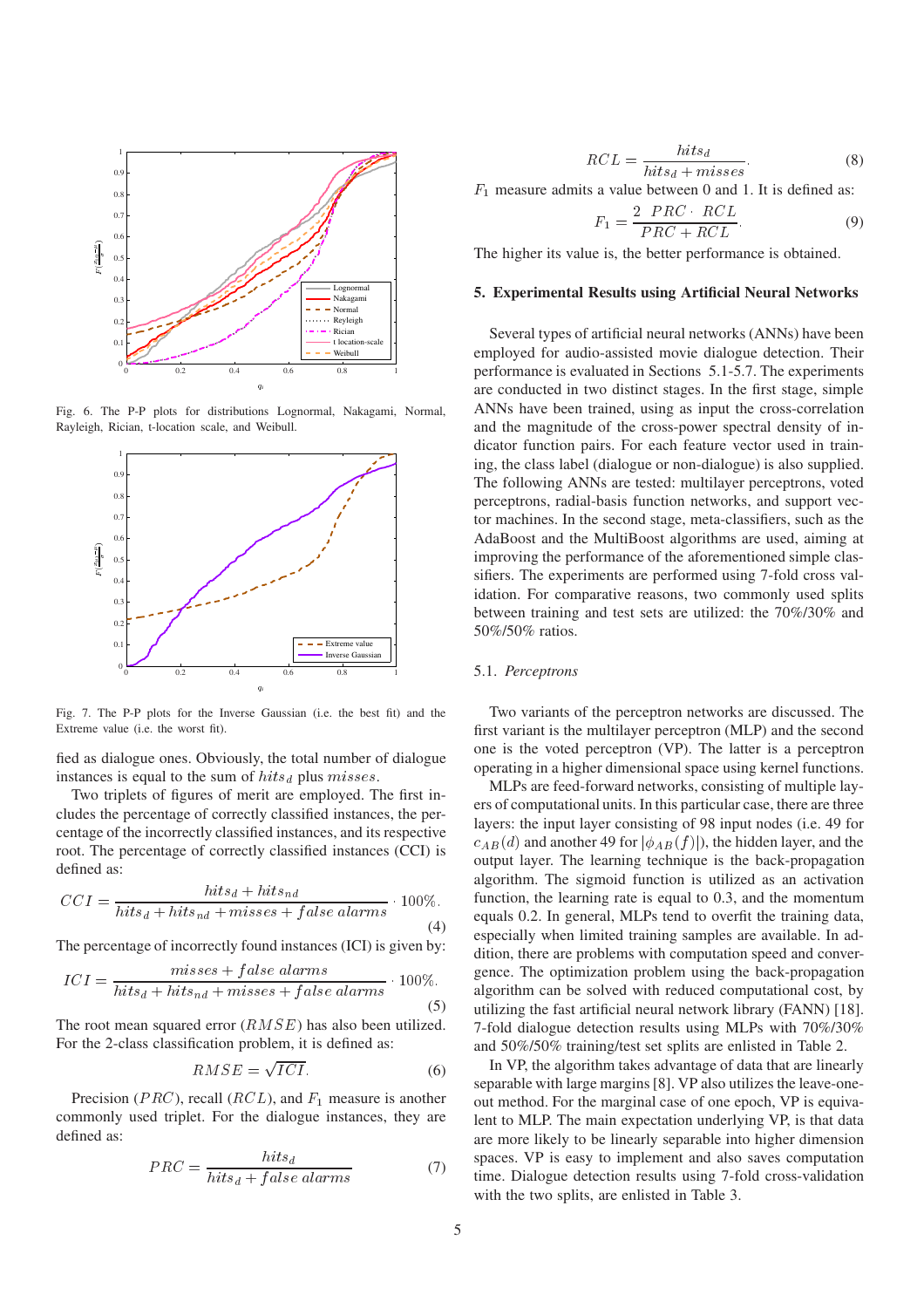Table 2 7-fold averaged figures of merit for dialogue detection using MLPs.

| <i>f</i> fold averaged figures of fileric for dialogue detection using trief s. |         |           |  |  |
|---------------------------------------------------------------------------------|---------|-----------|--|--|
| <b>Figures of merit</b>                                                         | 70%/30% | 50\%/50\% |  |  |
| $CCI$ (mean)                                                                    | 90.97%  | 86.17%    |  |  |
| $CCI$ (st. dev.)                                                                | 3.976%  | 5.172%    |  |  |
| RMSE                                                                            | 0.259   | 0.326     |  |  |
| PRC                                                                             | 0.978   | 0.948     |  |  |
| RCL                                                                             | 0.892   | 0.843     |  |  |
| $F_1$                                                                           | 0.931   | 0.890     |  |  |

Table 3

7-fold averaged figures of merit for dialogue detection using VPs.

| <b>Figures of merit</b> | 70%/30% | 50\%/50\% |
|-------------------------|---------|-----------|
| $CCI$ (mean)            | 88.72%  | 86.63%    |
| $CCI$ (st. dev.)        | 6.393%  | 4.337%    |
| RMSE                    | 0.305   | 0.360     |
| PRC                     | 0.864   | 0.849     |
| RCL                     | 0.998   | 0.979     |
| $_{F_1}$                | 0.920   | 0.908     |

# 5.2. *Radial basis functions*

Radial basis functions (RBFs) can replace the sigmoidal hidden layer transfer function in MLPs. In classification problems, the output layer is typically a sigmoid function of a linear combination of hidden layer values, representing the posterior probability. RBF networks do not suffer from local minima, in contrast to the MLPs. This is because the linear mapping from the hidden layer to the output layer is adjusted in the learning process. In classification problems, the fixed non-linearity introduced by the sigmoid output function, is most efficiently dealt with using iterated reweighted least squares.

A normalized Gaussian RBF network is used in this paper. The  $k$ -means clustering algorithm is used to provide the basis functions while the logistic regression model [10] is employed for learning. Symmetric multivariate Gaussians fit the data of each cluster. All features are standardized to zero mean and unit variance. Dialogue detection results using the RBF network are summarized in Table 4.

Table 4

|                         | 7-fold averaged figures of merit for dialogue detection using RBF networks. |         |  |
|-------------------------|-----------------------------------------------------------------------------|---------|--|
| <b>Figures of merit</b> | 70%/30%                                                                     | 50%/50% |  |
| $CCI$ (mean)            | 87.21%                                                                      | 84.78%  |  |
| $CCI$ (st. dev.)        | 5.135%                                                                      | 5.499%  |  |
| RMSE                    | 0.318                                                                       | 0.357   |  |
| PRC                     | 0.908                                                                       | 0.923   |  |
| RCL                     | 0.913                                                                       | 0.855   |  |
| $F_1$                   | 0.906                                                                       | 0.885   |  |

# 5.3. *Support Vector Machines*

Support vector machines (SVMs) are supervised learning methods that can be applied either to classification or regression. SVMs and RBFs are closely connected. SVMs take a different approach to avoid overfitting by finding the maximummargin hyperplane. In the dialogue detection experiments performed, the sequential minimal optimization algorithm is used for training the support vector classifier [20]. In this implementation, the polynomial kernel is employed, with exponent value equal to 1. Experimental results are detailed in Table 5. Table 5

7-fold averaged figures of merit for dialogue detection using the SVM classifier.

| <b>Figures of merit</b> | $70\% / 30\%$ | $50\%$ /50% |
|-------------------------|---------------|-------------|
| $CCI$ (mean)            | 87.21%        | 87.55%      |
| $CCI$ (st. dev.)        | 5.966%        | 5.720%      |
| RMSE                    | 0.290         | 0.308       |
| PRC                     | 0.889         | 0.923       |
| RCL                     | 0.933         | 0.897       |
| $F_1$                   | 0.907         | 0.907       |

# 5.4. *AdaBoost*

AdaBoost is a meta-classifier for constructing a strong classifier as linear combination of simple weak classifiers [9]. It is adaptive, in the sense that subsequently built classifiers are tweaked in favor of those instances misclassified by previous classifiers. The biggest drawback of AdaBoost is its sensitivity to noisy data and outliers. Otherwise, it has a better generalization performance than most learning algorithms. In this paper, the AdaBoost algorithm is used to build a strong classifier based on 3-layered MLPs and VPs discussed in Section 5.1, the RBF network presented in Section 5.2, and the SVM classifier outlined in Section 5.3. Dialogue detection results using the AdaBoost algorithm for MLP, VP, RBF networks, and the SVM classifier are shown in Tables 6, 7, 8, and 9, respectively. Table 6

7-fold averaged figures of merit for dialogue detection using the AdaBoost algorithm with MLPs.

| Figures of merit | $70\% / 30\%$ | 50%/50% |  |
|------------------|---------------|---------|--|
| $CCI$ (mean)     | 89.47%        | 86.62%  |  |
| $CCI$ (st. dev.) | 5.263%        | 6.014%  |  |
| RMSE             | 0.317         | 0.345   |  |
| PRC              | 0.934         | 0.931   |  |
| RCL              | 0.924         | 0.859   |  |
| $F_1$            | 0.924         | 0.890   |  |

#### 5.5. *MultiBoost*

The MultiBoost meta-classifier is an extension to AdaBoost. It can be viewed as combining AdaBoost with wagging [25]. Wagging is a base learning algorithm, that utilizes training cases with differing weights. Using wagging, the high bias of AdaBoost can be significantly diminished. In addition, MultiBoost is more efficient in error reduction than AdaBoost. It has also the advantage of a parallel execution. In this paper, the Multi-Boost algorithm is used to boost the classification performance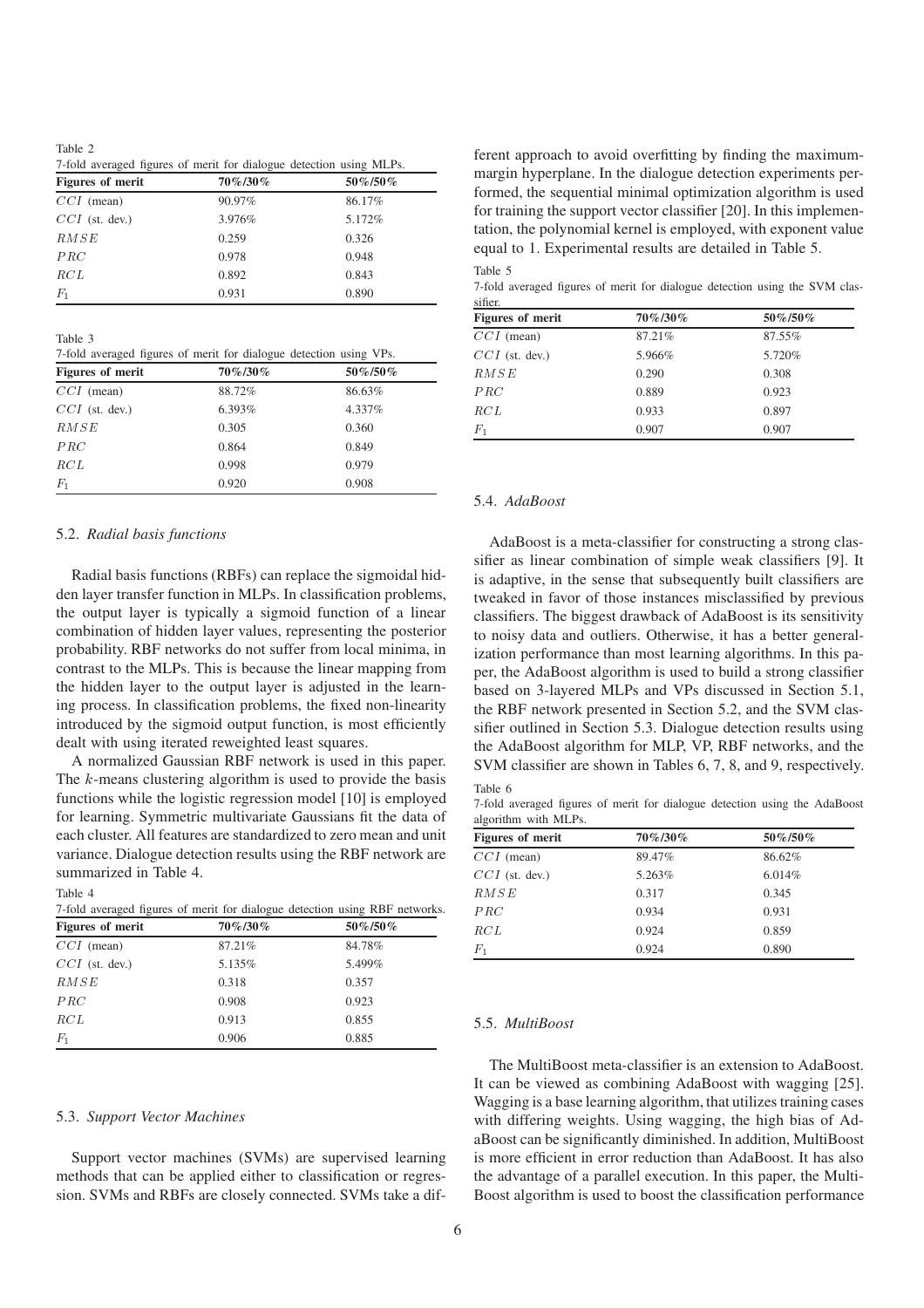## Table 7

|                     |  |  |  |  | 7-fold averaged figures of merit for dialogue detection using the AdaBoost |
|---------------------|--|--|--|--|----------------------------------------------------------------------------|
| algorithm with VPs. |  |  |  |  |                                                                            |

| Figures of merit | 70%/30% | 50%/50% |
|------------------|---------|---------|
| $CCI$ (mean)     | 87.96%  | 87.09%  |
| $CCI$ (st. dev.) | 5.003%  | 3.226%  |
| RMSE             | 0.338   | 0.356   |
| PRC              | 0.873   | 0.853   |
| RCL              | 0.968   | 0.980   |
| $F_1$            | 0.916   | 0.912   |

Table 8

7-fold averaged figures of merit for dialogue detection using the AdaBoost algorithm with RBF networks.

| <b>Figures of merit</b> | 70%/30% | $50\% / 50\%$ |
|-------------------------|---------|---------------|
| $CCI$ (mean)            | 86.46%  | 87.09%        |
| $CCI$ (st. dev.)        | 6.695%  | 5.265%        |
| RMSE                    | 0.327   | 0.347         |
| PRC                     | 0.899   | 0.932         |
| RCL                     | 0.912   | 0.878         |
|                         | 0.900   | 0.902         |

Table 9

7-fold averaged figures of merit for dialogue detection using the AdaBoost algorithm with the SVM classifier.

| <b>Figures of merit</b> | 70%/30% | 50%/50% |
|-------------------------|---------|---------|
| $CCI$ (mean)            | 87.21%  | 89.39%  |
| $CCI$ (st. dev.)        | 5.966%  | 3.587%  |
| RMSE                    | 0.306   | 0.309   |
| PRC                     | 0.932   | 0.921   |
| RCL                     | 0.879   | 0.927   |
| $_{F_{\rm 1}}$          | 0.903   | 0.922   |

of the MLPs, the VPs, the RBF network, and the SVM classifier. In Tables 10, 11, 12, and 13, dialogue detection results for the aforementioned classifiers are depicted.

Table 10

<sup>7-</sup>fold averaged figures of merit for dialogue detection using the MultiBoost algorithm with MLPs.

| <b>Figures of merit</b> | 70%/30% | 50%/50% |
|-------------------------|---------|---------|
| $CCI$ (mean)            | 90.52%  | 87.09%  |
| $CCI$ (st. dev.)        | 5.766%  | 4.927%  |
| RMSE                    | 0.299   | 0.353   |
| PRC                     | 0.932   | 0.934   |
| RCL                     | 0.936   | 0.878   |
| $F_1$                   | 0.931   | 0.902   |

# 5.6. *Particle Swarm Optimization*

Particle swarm optimization (PSO) is an algorithm inspired by the social behavior of bird flocks and fish schools [7]. In PSO, each candidate solution of the optimization problem is called a particle, which has a current position and a velocity. Particles fly through the problem hyperspace by following

| <b>Figures of merit</b> | $70\% / 30\%$ | $50\% / 50\%$ |
|-------------------------|---------------|---------------|
| $CCI$ (mean)            | 88.72%        | 87.09%        |
| $CCI$ (st. dev.)        | 6.393%        | 4.163%        |
| RMSE                    | 0.305         | 0.354         |
| PRC                     | 0.864         | 0.859         |
| RCL                     | 0.988         | 0.973         |
| $F_1$                   | 0.920         | 0.912         |

Table 12

7-fold averaged figures of merit for dialogue detection using the MultiBoost algorithm with RBF networks.

| <b>Figures of merit</b> | $70\% / 30\%$ | 50%/50% |
|-------------------------|---------------|---------|
| $CCI$ (mean)            | 86.46%        | 87.09%  |
| $CCI$ (st. dev.)        | 6.696%        | 5.265%  |
| RMSE                    | 0.327         | 0.347   |
| PRC                     | 0.899         | 0.932   |
| RCL                     | 0.912         | 0.878   |
| $F_1$                   | 0.900         | 0.902   |

Table 13

7-fold averaged figures of merit for dialogue detection using the MultiBoost algorithm with SVM classifier.

| <b>Figures of merit</b> | $70\% / 30\%$ | 50%/50% |
|-------------------------|---------------|---------|
| $CCI$ (mean)            | 85.71%        | 88.01%  |
| $CCI$ (st. dev.)        | 5.856%        | 3.067%  |
| RMSE                    | 0.328         | 0.324   |
| PRC                     | 0.896         | 0.928   |
| RCL                     | 0.897         | 0.898   |
| $F_1$                   | 0.893         | 0.911   |

the current optimum particles. PSO shares many similarities to genetic algorithms, but has no evolution operators, such as crossover and mutation. In ANNs, the PSO algorithm is utilized as a replacement of the back-propagation algorithm used in feed-forward networks, saving computation time and yielding better results. It should be noted that, PSO networks do not overfit the data and require less computational time, compared to MLP networks. In addition, PSO networks can approximate a nonlinear function better than an MLP network, thus exhibiting a better global convergence. In this paper, a 3-layered feedforward network is employed, that uses the sigmoid activation function in the hidden layer. The Trelea type-II PSO is employed for learning [23]. In Table 14, dialogue detection results for the 3-layered PSO-trained MLP network are depicted.

## 5.7. *Performance comparison*

Regarding the classification performance of the aforementioned ANNs, the best results are obtained by the 3-layered PSO-based MLP, using the 50%/50% split. While the remaining classifiers are sensitive to initial weights, the performance of the 3-layered PSO-based MLP does not depend on initialization. The second best performance is achieved by the MLP for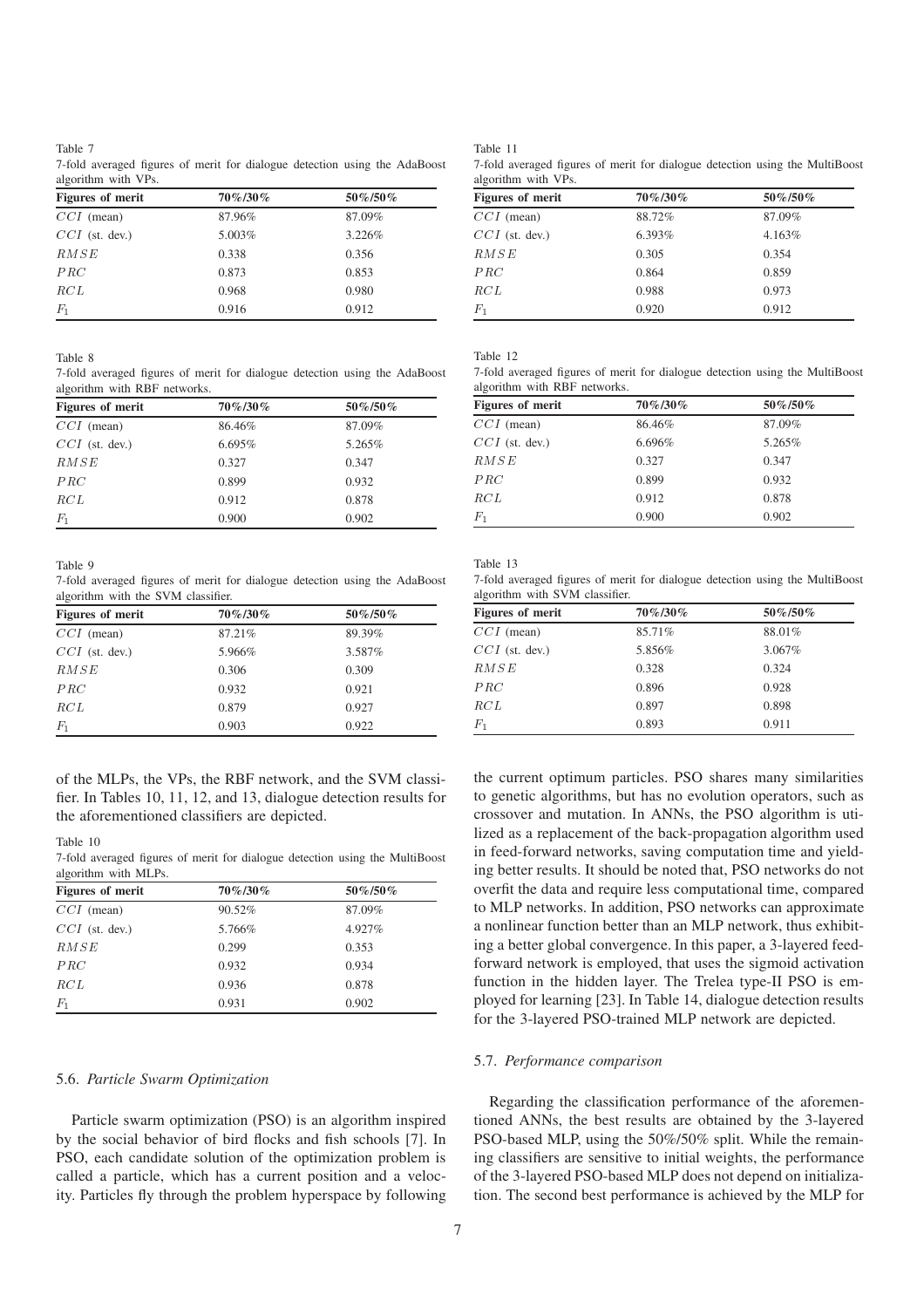Table 14 7-fold averaged figures of merit for dialogue detection using a 3-layered PSO-trained MLP feed-forward network.

| <b>Figures of merit</b> | 70%/30% | 50%/50% |
|-------------------------|---------|---------|
| $CCI$ (mean)            | 88.88%  | 91.43%  |
| $CCI$ (st. dev.)        | 4.535%  | 4.239%  |
| RMSE                    | 0.326   | 0.283   |
| PRC                     | 0.895   | 0.900   |
| RCL                     | 0.982   | 0.987   |
| $F_1$                   | 0.934   | 0.941   |

the 70%/30% split. The high accuracy achieved by the MLPs can be attributed to data overfitting. In the latter case, the network may not yield such a high dialogue detection accuracy, when it is fed by input patterns from a new dataset. This is manifested in the case of 50%/50% split, where the training data are not enough to efficiently train the classifier.

The worst performance is achieved by the RBFs, for the 50%/50% split. It is worth mentioning that RBFs are the ANNs with the lowest performance, even after applying the metaclassifiers of AdaBoost and MultiBoost. This implies that RBFs are not suitable for the classification problem under consideration.

As far as the boosting algorithms are concerned, the AdaBoost algorithm failed to improve the classification accuracy of the MLP and VP networks. However, the accuracy of the RBF network and the SVM classifier using the 50%/50% split is greatly improved. As expected, the MultiBoost algorithm yields a slightly improved performance. The RBF network and the SVM classifier are the most favored in contrast to the MLP and VP networks.

# **6. Conclusions**

In this paper, a novel framework for audio dialogue detection was described, using the cross-correlation of a pair of indicator functions and the corresponding cross-power spectral density as features. Audio scenes, containing dialogues and non-dialogues, were extracted from six movies. To the best of the authors' knowledge, this is the largest set of movies used in works related to audio-assisted dialogue detection. Dialogue scenes were used to model the duration of actor utterances. A variety of artificial neural networks was employed for dialogue detection namely MLP, VP, RBF, SVM (with and without application of AdaBoost and MultiBoost), and 3-layered PSObased MLP networks. The experimental results indicate that, the highest average dialogue detection accuracy is achieved by the 3-layered PSO-based MLP, equal to 91.43%. All results are apparently superior to state-of-the-art dialogue detection techniques [15]. However, there is a lack of direct comparison, due to the fact that there is no common database for performance evaluation. The present paper uses a multitude of commonly employed objective figures, in order to assess the performance of the ANNs studied for dialogue detection. The reported dialogue detection accuracy and  $F_1$  measure can be treated as an upper bound of the actual figures of merit for dialogue detection in movies that could be obtained by employing speaker turn detection, speaker clustering, and speaker tracking.

## **Acknowledgement**

This work has been supported by the "Pythagoras-II" Programme, funded in part by the European Union (75%) and in part by the Greek Ministry of National Education and Religious Affairs (25%). E. Benetos is a scholar of the "Alexander S. Onassis" Public Benefit Foundation.

# **References**

- [1] A. A. Alatan, A. N. Akansu, and W. Wolf, Comparative analysis of hidden Markov models for multi-modal dialogue scene indexing, in: Proc. 2000 IEEE Int. Conf. Acoustics, Speech, and Signal Processing, Vol. 4 (2000) 2401-2404.
- [2] A. A. Alatan and A. N. Akansu, Multi-modal dialog scene detection using hidden-markov models for content-based multimedia indexing, J. Multimedia Tools and Applications, Vol. 14 (2001) 137-151.
- [3] D. Arijon, Grammar of the Film Language, (Silman-James Press 1991).
- [4] B. Birge, PSOt A particle swarm optimization toolbox for Matlab, in: Proc. 2003 IEEE Swarm Intelligence Symp., (2003) 182-186.
- [5] R. J. Boys and D. A. Henderson, A Bayesian approach to DNA sequence segmentation, in: Proc. 2004 Biometrics, Vol. 60 (3) (September 2004) 573-588.
- [6] L. Chen and M. T. Özsu, Rule-based extraction from video, in: Proc. 2002 IEEE Int. Conf. Image Processing, Vol. II (2002) 737-740.
- [7] R. Eberhart and J. Kennedy, A new optimizer using particle swarm theory, in: Proc. 6th Int. Symp. Micro Machine and Human Sceince, (October 1995) 39-43.
- [8] Y. Freund and R. E. Schapire, Large margin classification using the perceptron algorithm, Machine Learning, Vol. 37 (3) (1999) 277-296.
- [9] Y. Freund and R. E. Schapire, A short introduction to boosting, J. Japanese Society for Artificial Intelligence, Vol. 14 (5) (September 1999) 771-780.
- [10] D. W. Hosmer and S. Lemeshow, Applied Logistic Regression, (N.Y.: Wiley, 2000).
- [11] G. Iyengal, H. J. Nock, and C. Neti, Audio-visual synchrony for detection of monologues in video archives, in: Proc. 2003 IEEE Int. Conf. Acoustics, Speech, and Signal Processing, Vol. I (April 2003) 329-332.
- [12] F. Jelinek, Statistical Methods for Speech Recognition, (Cambridge, Massachusetts: The MIT Press, 1997).
- [13] M. Kotti, E. Benetos, and C. Kotropoulos, Automatic speaker change detection with the bayesian information criterion using MPEG-7 features and a fusion scheme, in: Proc. 2006 IEEE Int. Symp. Circuits and Systems, (May 2006) 1856-1859.
- [14] M. Kotti, C. Kotropoulos, B. Ziólko, I. Pitas, and V. Moschou, A. framework for dialogue detection in movies, in: Lecture Notes in Computer Science, Vol. 4105 (Springer, Istanbul, September 2006) 371- 378.
- [15] P. Král, C. Cerisara, and J. Kleckova, Combination of classifiers for automatic recognition of dialogue acts, in: Proc. 9th European Conf. Speech Communication and Technology (2005) 825-828.
- [16] B. Lehane, N. O'Connor, and N. Murphy, Dialogue scene detection in movies using low and mid-level visual features, in: Proc. Int. Conf. Image and Video Retrieval (2005) 286-296.